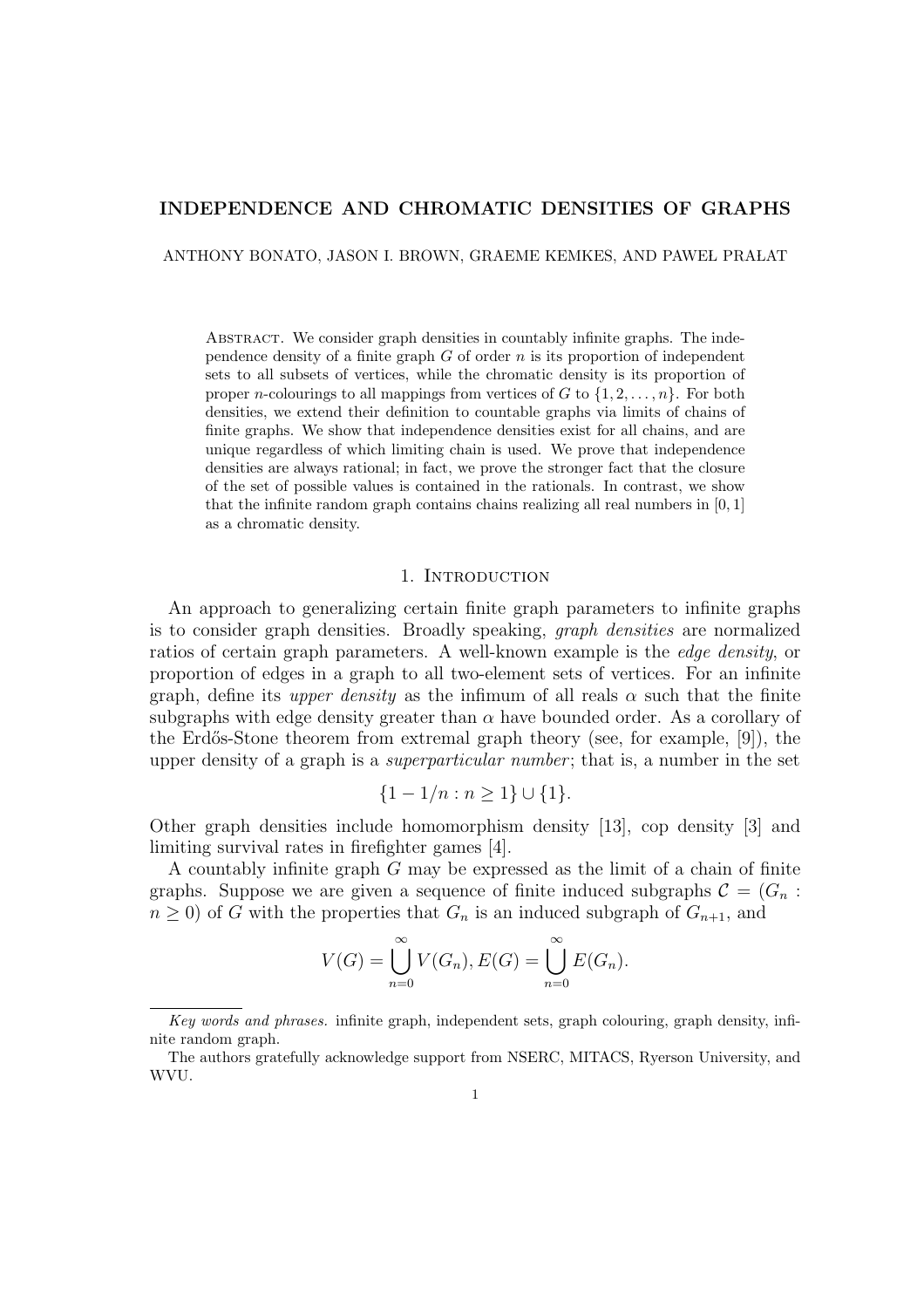We write  $\lim_{n\to\infty} G_n = G$ , and say that G is the *limit of the chain* C. As we will see, limits are powerful tools for proving density results for infinite graphs.

For a non-negative parameter  $\rho$  defined finite graphs, it is natural to extend the definition of  $\rho$  to countable graphs by *continuity*:  $\sum_{\ell}$ 

$$
\rho\left(\lim_{n\to\infty}G_n\right)=\lim_{n\to\infty}\rho(G_n).
$$

If the limit graph is a finite graph, then the chain is eventually constant, and the limit exists. However, in the infinite case, limits may either depend on the chain used, fail to exist, or be infinite. For the limit to exist, we consider parameters where  $\rho(G_n)$  is bounded. As with edge densities, we first normalize the parameter  $\rho$  (in some way) so that its value is in the interval [0, 1].

We consider two examples of such parameters in the present work: the independence and chromatic densities. The independence density of a finite graph G of order  $n$  is its proportion of independent sets to all subsets of vertices, while the chromatic density is its proportion of proper n-colourings to all mappings from  $V(G)$  to  $\{1, 2, \ldots, n\}$ . We show in Theorem 2.2 that independence densities exist for all chains, and that independence densities are unique regardless of which limiting chain is used. We prove in Theorem 2.4 the surprising result that independence densities are always rational; in fact, we prove a stronger result that the closure of the set of possible values is contained in the rationals. In contrast to these results the main result of Section 3 is Theorem 3.1, where we show that by choosing different chains the infinite random graph realizes all real numbers in [0, 1] as a chromatic density.

Throughout, all graphs we consider are undirected, simple, and countable (that is, either finite or countably infinite). As we only discuss countably infinite sets, we refer to the cardinality of an infinite set by  $\infty$ .

# 2. Independence Density

Let  $I(G)$  denote the set of independent sets of a graph G (including the empty set), and let  $i(G) = |I(G)|$ . Several authors have studied the number of independent sets in graphs arising from various families (see, for example, [11, 12, 14, 17]). The parameter  $i(G)$  is sometimes called the *Fibonacci number* of a graph [15], since  $i(P_n) = F(n+2)$ , where  $P_n$  is the path with n vertices and  $F(m)$  is the mth Fibonacci number. We note in passing that  $i(G)$  is the evaluation of the independence polynomial of G at the value 1; see  $[6, 7, 8]$  for more on the independence polynomial. If G is a graph of order n, then we have the tight bounds

$$
n+1 \le i(G) \le 2^n.
$$

As is well-known (see [15]), if G is a spanning subgraph of H, then

$$
i(H) \le i(G),\tag{2.1}
$$

and if  $G \cup H$  is the disjoint union of G and H, then

$$
i(G \cup H) = i(G)i(H). \tag{2.2}
$$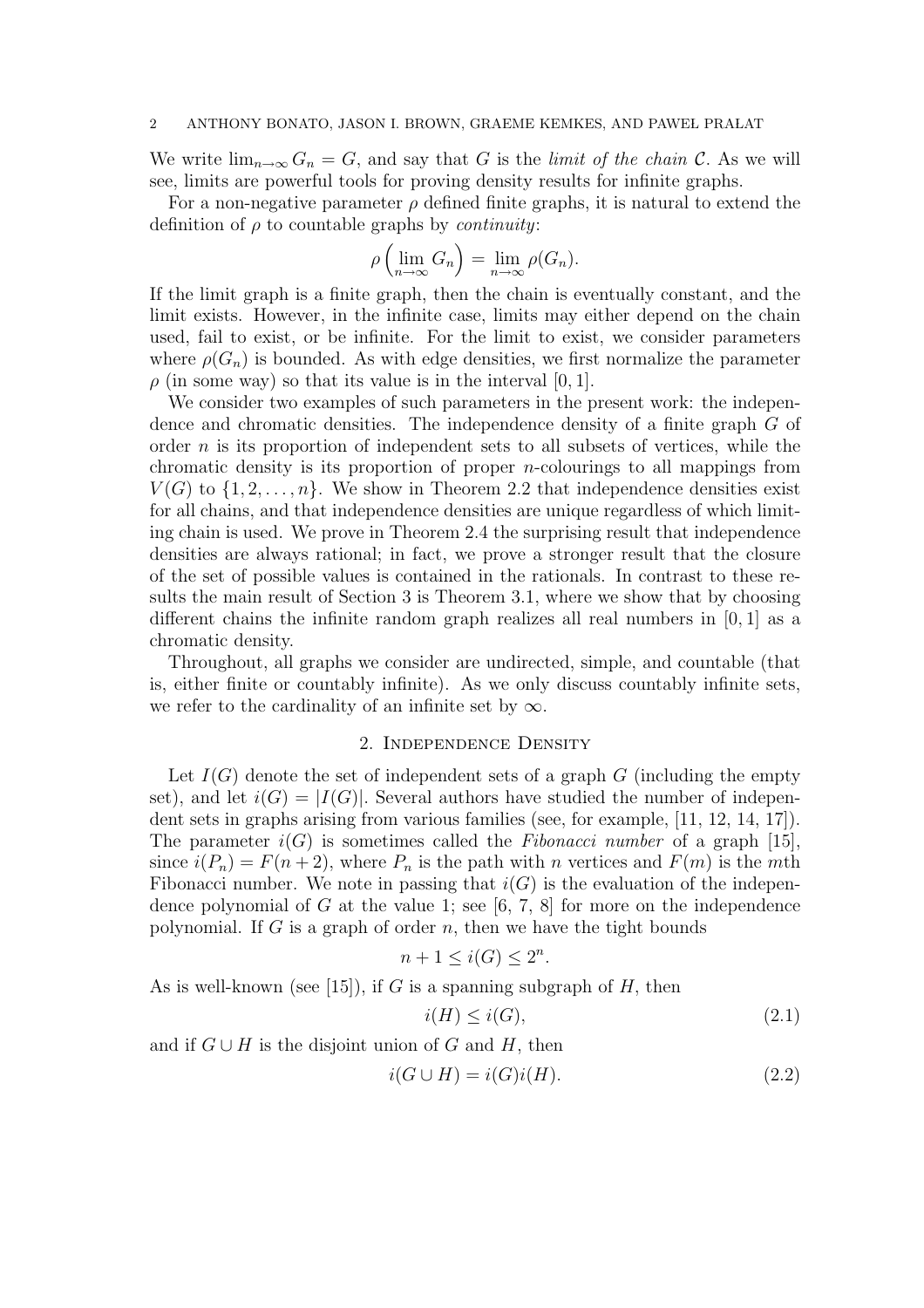We define the *independence density* of graph  $G$  of order  $n$  to be

$$
\mathrm{id}(G) = \frac{i(G)}{2^n}.
$$

Note that  $\text{id}(G)$  is a rational in  $(0, 1]$ . We may view  $\text{id}(G)$  as the probability of choosing an independent set (uniformly at random) from all subsets of  $V(G)$ . The following lemma follows immediately from (2.1) and (2.2).

**Lemma 2.1.** Let  $G$  and  $H$  be finite graphs.

- (1) If G is a subgraph of H, then  $id(H) \leq id(G)$ .
- (2) If G and H are vertex disjoint graphs, then  $id(G \cup H) = id(G)id(H)$ .

Observe that by Lemma 2.1 (2),  $\text{id}(G) = \text{id}(H)$ , where H is a finite graph formed by adding an independent set to G.

Given a chain  $\mathcal{C} = (G_n : n \geq 0)$  whose limit is G, we define the *independence* density of  $G$  relative to  $\mathcal C$  by

$$
id(G, C) = \lim_{n \to \infty} id(G_n)
$$

(assuming the limit exists, which we will show in Theorem 2.2). An immediate but important consequence of Lemma 2.1 is that independence densities relative to chains always exist and are independent of the chain used.

**Theorem 2.2.** Let  $G$  be a countable graph.

- (1) For all chains  $\mathcal{C}$ , id( $G, \mathcal{C}$ ) exists.
- (2) Let  $\mathcal{C} = (G_n : n \ge 0)$  and  $\mathcal{C}' = (H_n : n \ge 0)$  be two chains with the same limit graph G. Then

$$
id(G, \mathcal{C}) = id(G, \mathcal{C}').
$$

**Proof.** Item (1) follows from Lemma 2.1 (1), as the independence densities of a chain form a non-increasing, bounded set in [0, 1]. For (2), fix  $\varepsilon > 0$  a real number. Let  $I = id(G, C)$  and  $I' = id(G, C')$ . There is an  $n \geq 0$  such that  $id(G_n) \leq I + \varepsilon$ . We have that  $G_n$  is an induced subgraph of  $H_k$  for some  $k \geq 0$ . This implies that

$$
I' \leq \mathrm{id}(H_k) \leq \mathrm{id}(G_n) \leq I + \varepsilon.
$$

By symmetry,  $I \leq I' + \varepsilon$ .  $\mathcal{O} + \varepsilon$ .

Theorem 2.2 simplifies the theory of independence densities considerably, since we may work with any chain and arrive at the same limit. Hence, we drop reference to chains, and simplify refer to the *independence density of G*, written  $id(G)$ .

The independence densities of the infinite complete and empty graphs are 0 and 1, respectively. For a ray (that is, a one-way infinite path), the independence density is 0 as  $F(n+2)/2^n$  goes to zero. The infinite star  $K_{1,\infty}$  is the limit of the chain of finite stars  $K_{1,n}$ , which has independence density

$$
(2n + 1)/2n+1 = 1/2 + 2-n-1.
$$

Hence,  $id(K_{1,\infty}) = 1/2$ .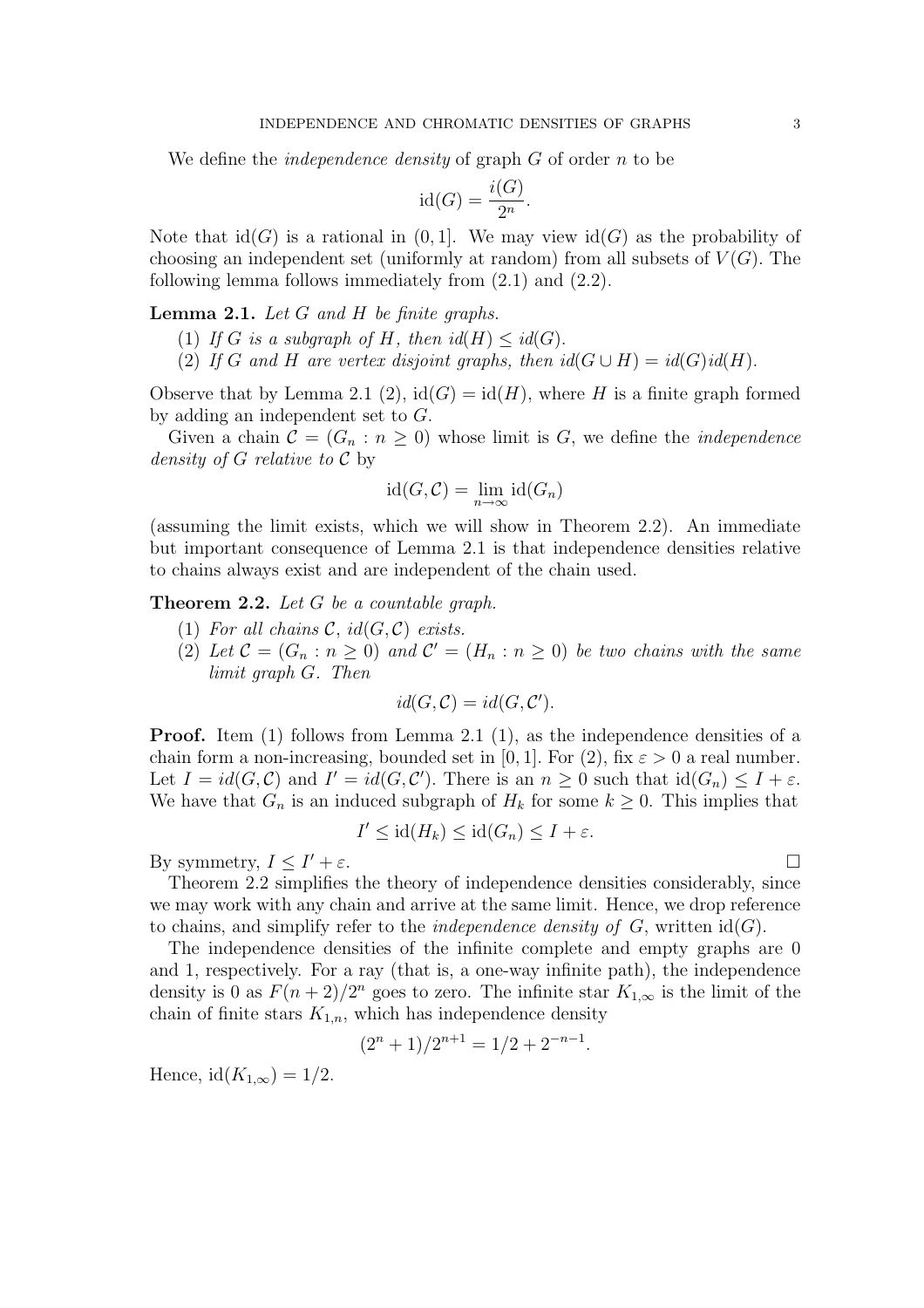Our main result considers the possible values for independence densities. In a non-empty graph  $G$ , we have that

$$
id(G) \leq id(K_2) = \frac{3}{4},
$$

so there are no real numbers in  $(3/4, 1)$  that are independence densities. Other such gaps exist by considering graphs with at most n edges, where  $n \geq 2$ .

Define

$$
S = \{id(G) : G \text{ is a countable graph} \},
$$

and

 $S' = \{id(G) : G$  is a finite graph.

Then  $S' \subseteq S$ ,  $0 \in S \setminus S'$ , and by Lemma 2.1 and the continuity of limits, S forms a monoid with 0 with multiplication defined by

 $id(G)id(H) = id(G \cup H).$ 

The closures (in the usual topology of  $\mathbb R$ ) of S and S', written  $\overline{S}$  and  $\overline{S'}$ , respectively are equal. (To see this, suppose that G is an infinite graph. Then for all  $\varepsilon > 0$ there is a finite induced subgraph H of G with  $|\text{id}(H) - \text{id}(G)| < \varepsilon$ .

A graph G containing an infinite matching has  $\mathrm{id}(G) = 0$ . In fact, the size of a maximum matching plays an important (albeit unexpected) role for independence densities. The matching number of G, written  $\mu(G)$  (also sometimes called  $\alpha_1(G)$ ), is the cardinality of a maximum matching in  $G$ . If there is an infinite matching in G, then we write  $\mu(G) = \infty$ .

**Theorem 2.3.** For a countable graph G, if  $id(G) > 0$ , then  $\mu(G) < \infty$ , and

$$
(\mu(G) + 1)2^{-2\mu(G)} \leq id(G) \leq \left(\frac{3}{4}\right)^{\mu(G)}
$$

.

In particular,  $id(G) = 0$  if and only if  $\mu(G) = \infty$ .

**Proof.** The upper bound follows by noting that by Lemma 2.1(1) that  $id(G)$  is maximized in the case G consists of a disjoint union of  $\mu(G)$  edges. For the lower bound, define A to be the set of  $2\mu(G) = 2m$  vertices in a fixed maximum matching M with m edges, and  $B = V(G) \backslash A$ . Observe that B is an independent set. Let  $(G_n : n \geq 0)$  be a chain with  $G_0$  as the subgraph induced by A, and suppose that  $G_n$  has N vertices. Considering vertices in  $B \cap V(G_n)$  supplies  $(2^{N-2m})$ many independent sets. For each edge of our fixed matching, we show that there are  $(2^{N-2m})$ -many additional independent sets. This will give us  $(m+1)2^{N-2\mu(G)}$ independent sets in total, proving the lower bound.

Fix an edge  $e = uv$  of M. If e has an endpoint with no neighbours in B, then that endpoint can be combined with any subset of B, forming  $(2^{N-2m})$ -many independent sets. Otherwise, both  $u$  and  $v$  have at least one neighbour in  $B$ . If the endpoints had different neighbours, then a larger matching could be formed, so the endpoints must have a unique common neighbour  $w$  and no other neighbours.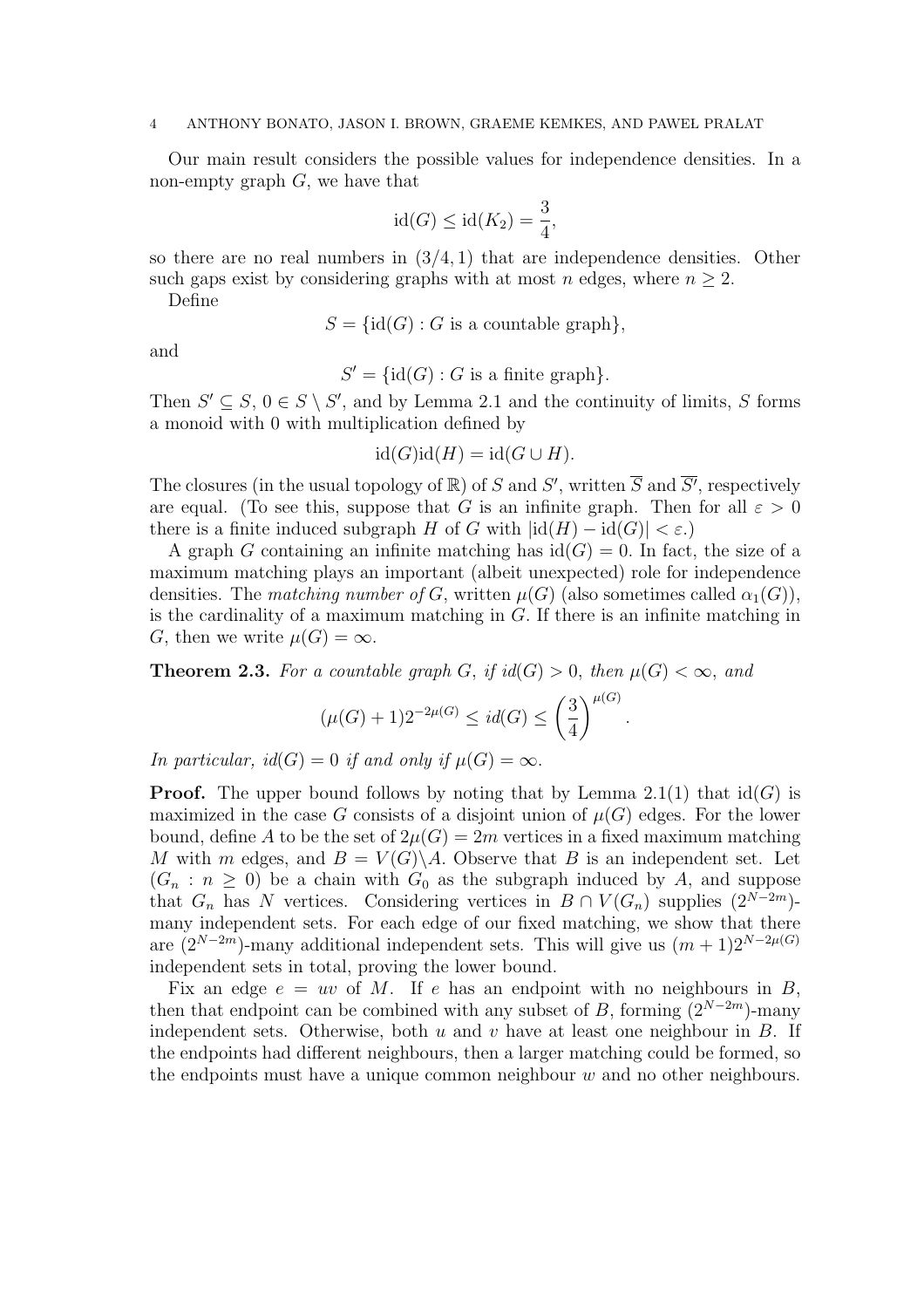We can form an independent set by combining either endpoint with any subset of  $B\backslash \{w\}$ , supplying the desired  $2^{N-2m}$  independent sets.  $\Box$ 

Our main result of this section is the following theorem, which shows that the closure of the set of independence densities is contained in the rationals.

**Theorem 2.4.**  $\overline{S} \subseteq \mathbb{Q} \cap [0,1]$ . That is, for any fixed irrational q, there exists  $\varepsilon = \varepsilon(q) > 0$  such that  $|q - x| \geq \varepsilon$  for all  $x \in S$ .

The following corollary follows immediately from Theorem 2.4.

Corollary 2.5. The independence density of a graph is rational.

**Proof of Theorem 2.4.** Fix an irrational  $q \in [0,1]$ . For a finite graph G, define  $F(G)$  to be the family of graphs (not necessarily finite) consisting of G and an independent set of vertices (which may be joined to vertices in G). A graph  $H \in$  $F(G)$  is called a *G-flower* or *flower*. We first show that independence densities of flowers are bounded away from q. More formally, for all G there is  $\varepsilon = \varepsilon(q, G)$  such that  $|q - \text{id}(H)| \geq \varepsilon$  for all  $H \in F(G)$ .

Fix a graph  $H \in F(G)$ . For each subset S of  $V(G)$ , let  $x<sub>S</sub>$  be the number of vertices in  $V(H) \setminus V(G)$  that are joined to every vertex of S and no vertex in  $V(G) \setminus S$ . Hence, we partition the set of vertices outside of G into  $(2^{|V(G)|})$ many classes, with membership in a class determined by their adjacency to vertices of G. Thus, we may represent  $H \in F(G)$  by the vector  $\overline{x_H}$  with  $(2^{|V(G)|})$ -many coordinates. (For example,  $K_{1,n} \in F(K_1)$  has a representation of  $(n,0)$ .) The number of independent sets of  $H$  is

$$
\sum_{I\in I(G)} 2^{\sum_{\{S:S\cap I=\emptyset\}} x_S}.
$$

Hence,

$$
id(H) = \frac{\sum_{I \in I(G)} 2^{-\sum_{\{S: S \cap I \neq \emptyset\}} x_S}}{2^{|V(G)|}}
$$

If  $x_S = \infty$ , then we remove all terms in the (outermost) sum involving  $x_S$ .

If we have a graph H with vector  $\overline{x_H}$  for which  $\text{id}(H) > q$ , then we have two possible situations.

- (1) One coordinate of  $\overline{x_H}$  may be increased (perhaps all the way up to  $\infty$ ) and the resulting independence density is at least q.
- (2) No coordinate can be increased (perhaps some of them are already  $\infty$ ) without the resulting independence density becoming smaller than  $q$ . We call such vectors saturated.

Dually, if we have a vector  $\overline{x_H}$  for which  $\text{id}(H)$  is smaller than q, we can have two possible situations.

- (1) Some finite coordinate may be decreased (perhaps to 0) and the resulting independence density is at most q.
- (2) Decreasing any finite coordinate yields an independence density greater than q. We call such vectors minimal.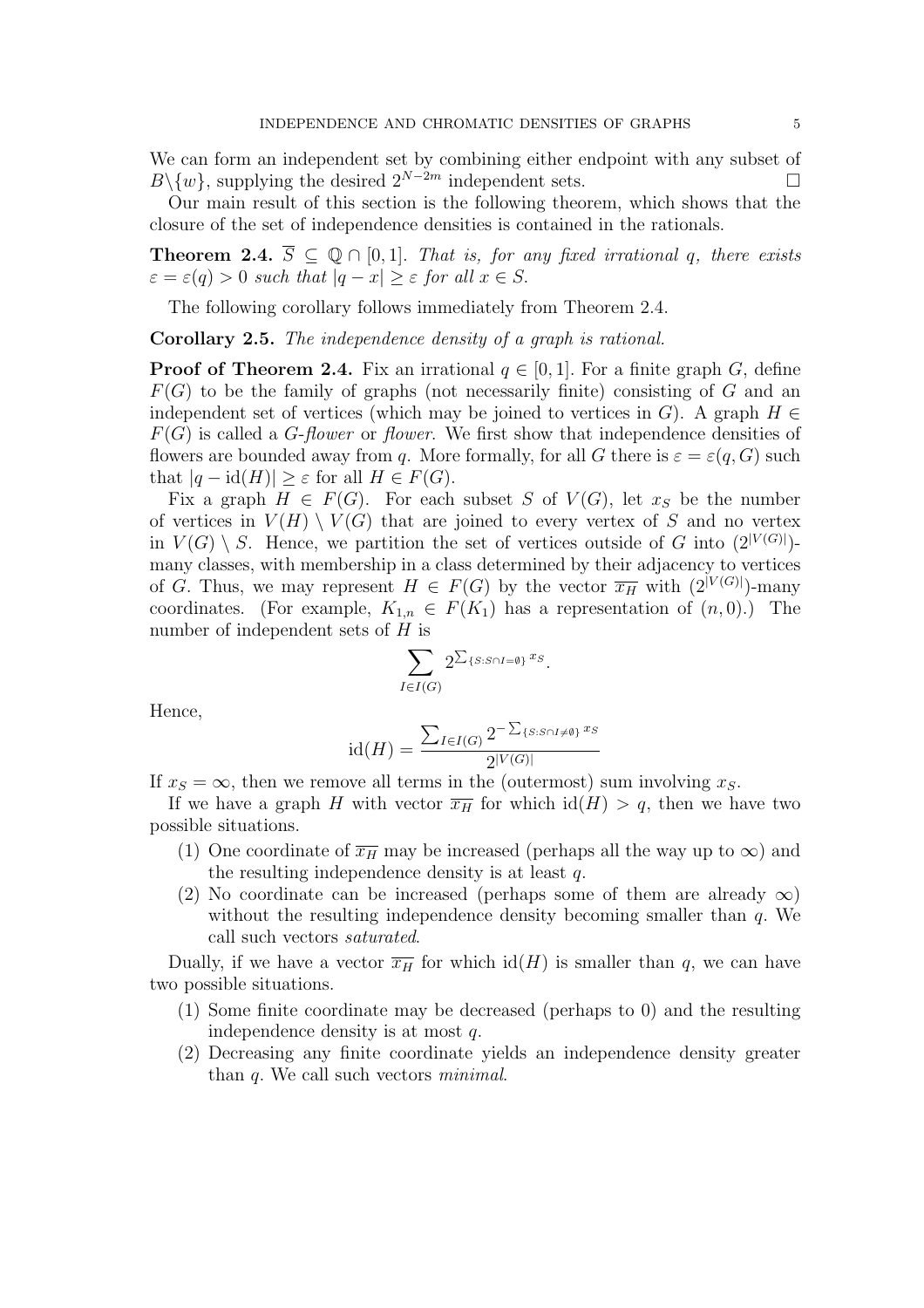For any H so that  $\text{id}(H) > q$  and its corresponding vector is not saturated, we can increase the coordinates of  $\overline{x_H}$ , keeping the independence density above q, until we reach a graph corresponding to a saturated vector (this vector may have all coordinates equal to  $\infty$ , but is still saturated by definition). Since for any saturated or minimal vector we obtain a positive rational value for  $id(H)$ , it is enough to show that the number of such vectors is finite. If this is indeed the case, then we may define

$$
\varepsilon(q, G) = \min\{|q - \mathrm{id}(H)|\} > 0,
$$

where the minimum is taken over all graphs that can be represented as a saturated or minimal vector. (If the number of such vectors is not finite, then the minimum becomes an infimum and it is possible that  $\varepsilon(q, G) = 0$ , which implies that we can get as close to  $q$  as we want.)

We now show there are only finitely many saturated or minimal vectors. We first consider saturated vectors. Since there are a finite number of possibilities to place infinities in any saturated vector (exactly  $2^{2|V(G)|}$ ), we may fix these positions arbitrarily in advance, and show that the number of vectors of this type is finite. For a contradiction, suppose that for some configuration of infinities, there is an infinite number of saturated vectors. We need to focus on finite coordinates only, so let us rearrange coordinates of our saturated vectors as follows: vector  $\overline{V_k}$  has the following form:

$$
\overline{V_k} = (x_k^1, x_k^2, \dots, x_k^l, \infty, \infty, \dots, \infty),
$$

where  $x_k^i$  are finite nonnegative integers. Since we have an infinite family of vectors, there must be at least one coordinate  $x_k^i$  (for some  $1 \leq i \leq l$ ) that is not bounded. Without loss of generality, we can assume that there is a sequence of vectors  $(\overline{V_k^1})_{k=1}^{\infty}$  such that  $x_{k+1}^1 > x_k^1$  for  $k \ge 1$ . Since we restrict ourselves to saturated vectors, no two vectors can be different on the first coordinate only. This implies that there are infinitely many different configurations  $(x_k^2, x_k^3, \ldots, x_k^l)$  that we encounter in the sequence  $(\overline{V_k^1})_{k=1}^{\infty}$ , so at least one more coordinate  $x_k^i$  is not bounded (for some  $2 \leq i \leq l$ ). Without loss of generality, we suppose that  $x_k^2$  is not bounded and so there exists a subsequence  $(\overline{V_k^2})_{k=1}^{\infty}$  of  $(\overline{V_k^1})_{k=1}^{\infty}$  such that  $x_{k+1}^i > x_k^i$  for  $k \ge 1$  and  $i \in \{1, 2\}$ . Using the fact that no saturated vector can be obtained by increasing some coordinates of some other saturated vector, we may continue constructing subsequences to show the existence of a sequence of saturated vectors  $(V_k^l)_{k=1}^{\infty}$  such that  $x_{k+1}^i > x_k^i$  for  $k \ge 1$  and  $i \in \{1, 2, ..., l\}$ . As  $V_2^l$  is saturated it follows that  $V_1^l$  is not (one cannot increase l coordinates of  $V_1^l$  to get another saturated vector), which gives a contradiction.

The proof that for a given  $q$  and  $G$ , there are finitely many minimal vectors is symmetric and thus, is omitted. (For that, one can use the symmetry that no minimal vector can be obtained by decreasing some coordinates of some other minimal vector.) The proof that there exists  $\varepsilon = \varepsilon(q, G)$  such that  $|q - \mathrm{id}(H)| \geq \varepsilon$ for any  $H \in F(G)$  follows.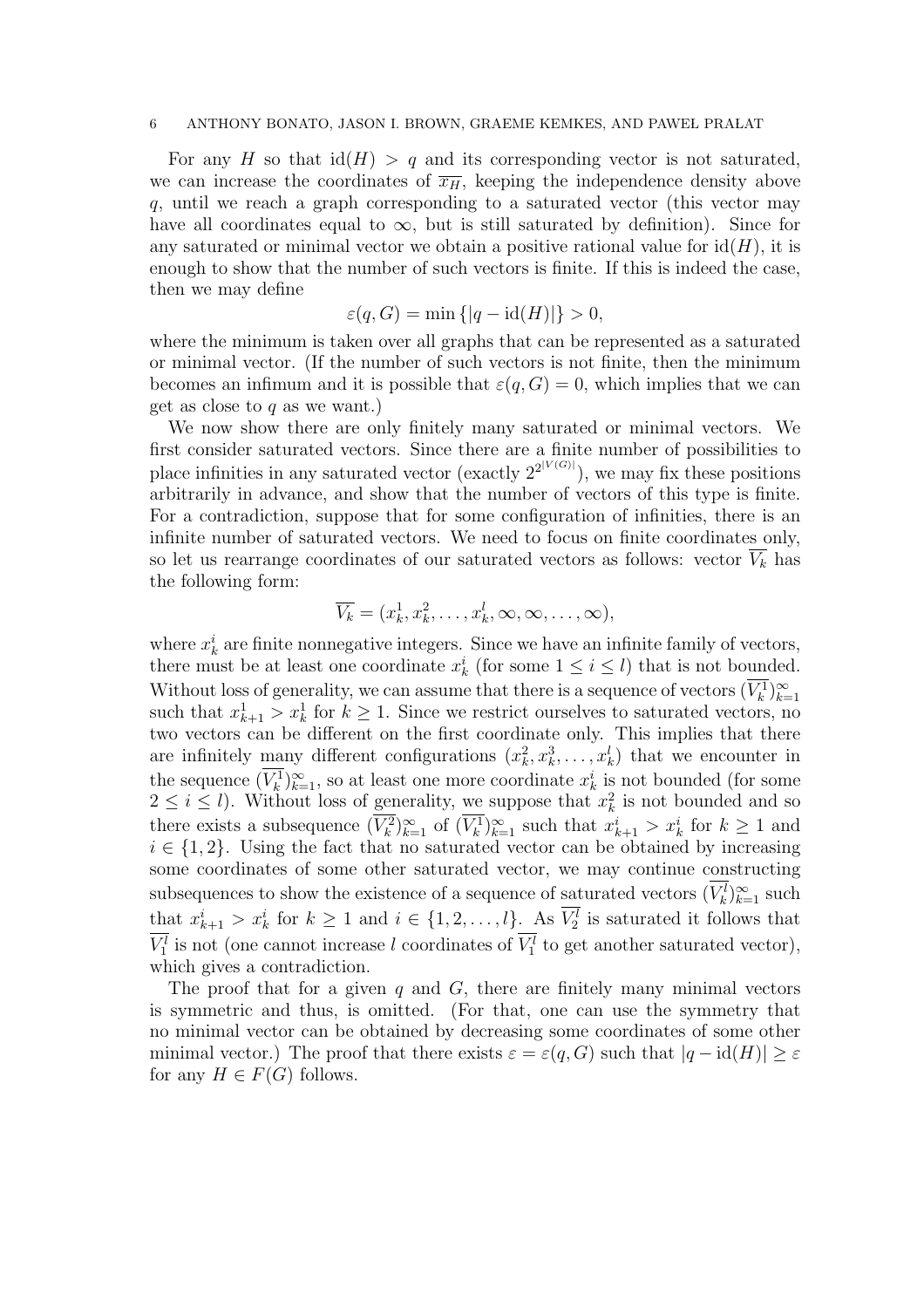We now complete the proof of the theorem. Without loss of generality, assume that  $\text{id}(G) > 0$ . By Theorem 2.3,  $\text{id}(G) \leq (3/4)^{\mu(G)}$ . Hence, if we want to be close to q, we cannot have  $\mu(G) \geq k_q$ , where

$$
k_q = \left\lceil \frac{\log q}{\log(3/4)} \right\rceil + 1.
$$

Therefore, to be close to q we need to have some graph G of order at most  $2k_q$ as a subgraph and all other vertices are attached to G. (If there is a vertex with distance at least two from  $G$ , then  $G$  has a larger matching. Similarly, if there is another connected component, we can increase the size of the matching. Isolated vertices in G may be removed without changing the independence density.) Since we have a finite number of graphs on at most  $2k_q$  vertices, we define

$$
\varepsilon(q) = \min\{\varepsilon(q, G)\}\
$$

where the minimum is taken over all G with at most  $2k_q$  vertices.  $\Box$ 

An interesting problem is whether  $S - S' = \{0\}$ . One approach to this problem is to classify the independence number of countable graphs with given finite matching number. We completed this classification in the case  $\mu(G)$  is 1 or 2; in each case, the independence numbers for all countable graphs correspond to those for finite graphs. For example, if  $\mu(G) = 1$ , then

$$
id(G) \in \{2^{-1} + 2^{-A} : A \ge 2\} \cup \{2^{-1}\}.
$$

A tedious (and so omitted) case analysis shows that if  $\mu(G) = 2$ , then  $\text{id}(G) \in$  $T_1 \cup T_2 \cup T_3 \cup T_4$ , where

$$
T_1 = \{1/4, 3/16, 7/32\},
$$
  
\n
$$
T_2 = \{2^{-2} + 2^{-A} : A \ge 3\},
$$
  
\n
$$
T_3 = \{2^{-2} + 2^{-A} + 2^{-B} : 3 \le A \le B\},
$$

and

$$
T_4 = \{2^{-2} + 2^{-A} + 2^{-B} + 2^{-C} : 3 \le A \le B \le C \le A + B - 2\}.
$$

We note that existence and uniqueness of independence density for infinite graphs generalizes to many other graph parameters. A class  $X$  of graphs closed under isomorphism is hereditary if it is closed under taking induced subgraphs. For example, the class of independent sets, the class of cliques,  $k$ -colourable graphs with  $k > 2$  fixed, perfect graphs, or H-free graphs with H a fixed graph are all hereditary. For X a hereditary class of graphs, define  $Xd(G)$  to be the proportion of subsets which induce a graph in  $X$ , and extend this definition to countable graphs via chains. It is not hard to see that  $Xd(G)$  exists and is unique for all countable graphs. We will consider the  $Xd(G)$  parameters for various classes in the sequel.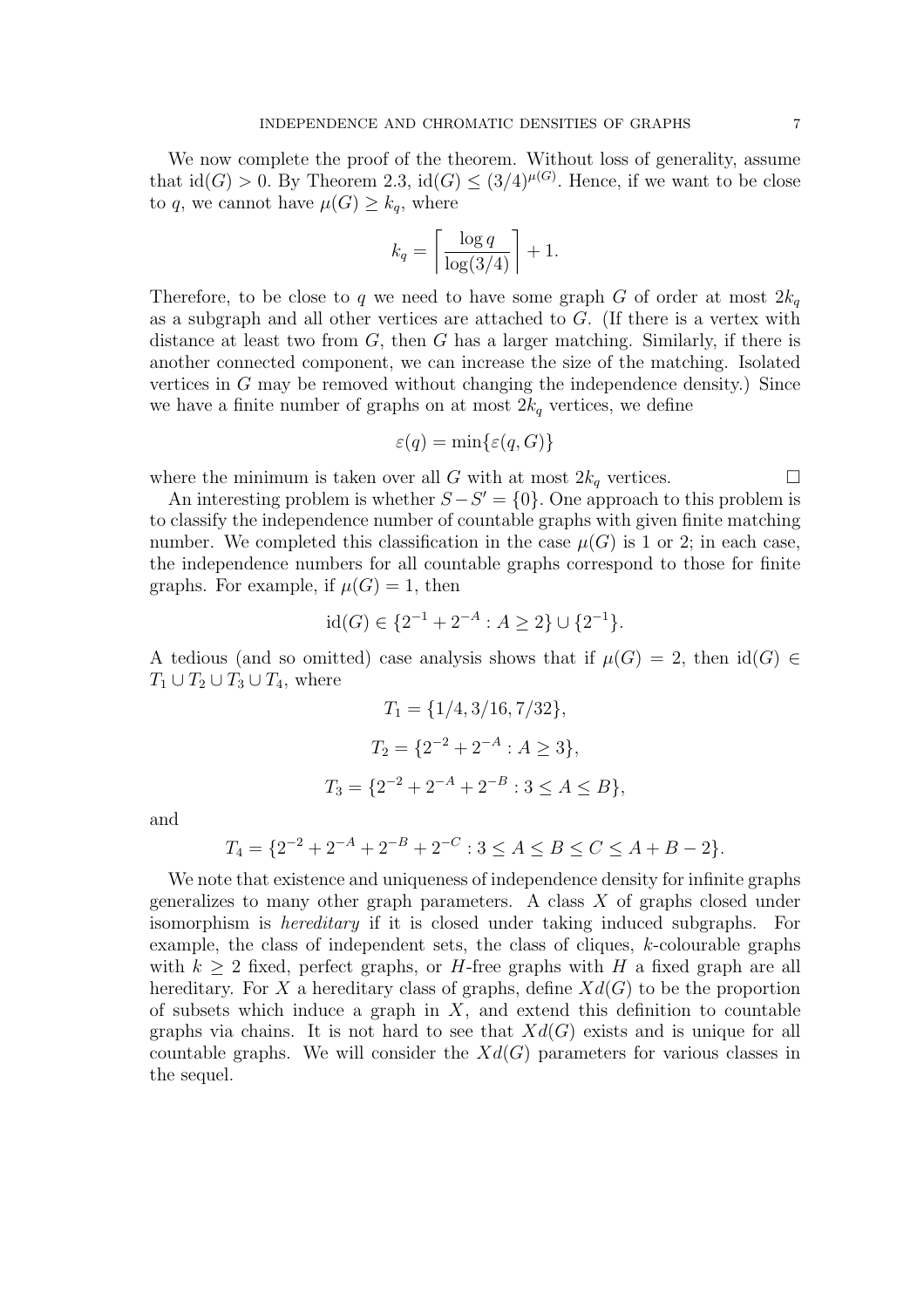## 3. Chromatic Densities

We now consider the chromatic density of a graph. For a finite graph G of order n, let  $c(G, x)$  denote the chromatic polynomial (or *chromial*) of G, and consider  $c(G, n)$  the number of proper *n*-colourings of G. It is evident that  $c(G, n) \leq n^n$ with equality if and only if  $G$  has no edges. We define the *chromatic density* of  $G$ by

$$
\mathrm{cd}(G) = \frac{c(G, n)}{n^n}.
$$

The parameter  $cd(G)$  may be viewed as the probability that a random mapping from  $V(G)$  to  $\{1, 2, ..., n\}$  is a proper *n*-colouring (which is a special case of homomorphism density; see [13]).

Given a chain of finite graphs  $\mathcal{C} = (G_n : n \geq 0)$  with limit G, we define the *chro*matic density of G relative to the chain C, written  $\text{cd}(G, \mathcal{C})$ , to be  $\lim_{n\to\infty} \text{cd}(G_n)$ , assuming the limit exists. Other notions of limits of chromials (unrelated to our definition) were studied in [1, 16].

Regardless of the chain used, the infinite complete graph and its complement, have chromatic densities 0 and 1, respectively. A tree of order n has  $n(n-1)^{n-1}$ mare cinomatic densities 0 and 1, respectively. A tree of order *n*<br>many proper *n*–colourings, and hence, has chromatic density  $\left(\frac{n-1}{n}\right)$ n  $\int_{0}^{n-1}$ . If we consider a chain  $\mathcal C$  of trees  $T_n$  of order n with limit T, then

$$
\operatorname{cd}(T,\mathcal{C}) = \lim_{n \to \infty} \left(\frac{n-1}{n}\right)^{n-1} = \frac{1}{e}
$$

(and hence,  $cd(T, C)$  is irrational). Similarly, the limit of a chain of k-trees (see [5] for a definition) has chromatic density  $(1/e)^k$ . However, other chains in a tree may have different limits. For example, index the vertices of the ray by the natural numbers, and define  $G_n$  inductively as follows. Let  $G_0$  be the subgraph induced by  $\{0\}$ . Assume that  $G_n$  is defined, finite, and  $V(G)$  contains  $\{0, 1, \ldots, n\}$ . Define  $G_{n+1}$  to consist of the smallest order path in the ray containing  $V(G_n) \cup \{n+1\},\$ along with  $2^{|V(G_n)|}$ -many isolated nodes (chosen from vertices with index greater than  $n + 3$ ). Then the ray is the limit of  $(G_n : n \ge 0)$  and has chromatic density 1 relative to this chain.

Define the probability space  $G(N, p)$  to be graphs with vertex set of positive integers, and each distinct pair of integers is joined independently with probability  $p \in (0, 1)$ . We will call this space the infinite random graph. Erdős and Rényi [10] discovered the following theorem.

**Theorem 3.1.** For  $p \in (0,1)$ , with probability 1 the graph  $G(\mathbb{N},p)$  is unique up to isomorphism.

Define a graph to be existentially closed or e.c. if all finite disjoint sets of vertices A and B (one of which may be empty), there is a vertex z joined to all of A and to no vertex of B. The proof of Theorem 3.1 follows by proving that with probability 1,  $G(\mathbb{N}, p)$  is e.c., and then proving that any two e.c. graphs are isomorphic. For more on e.c. graphs, see [2, 9].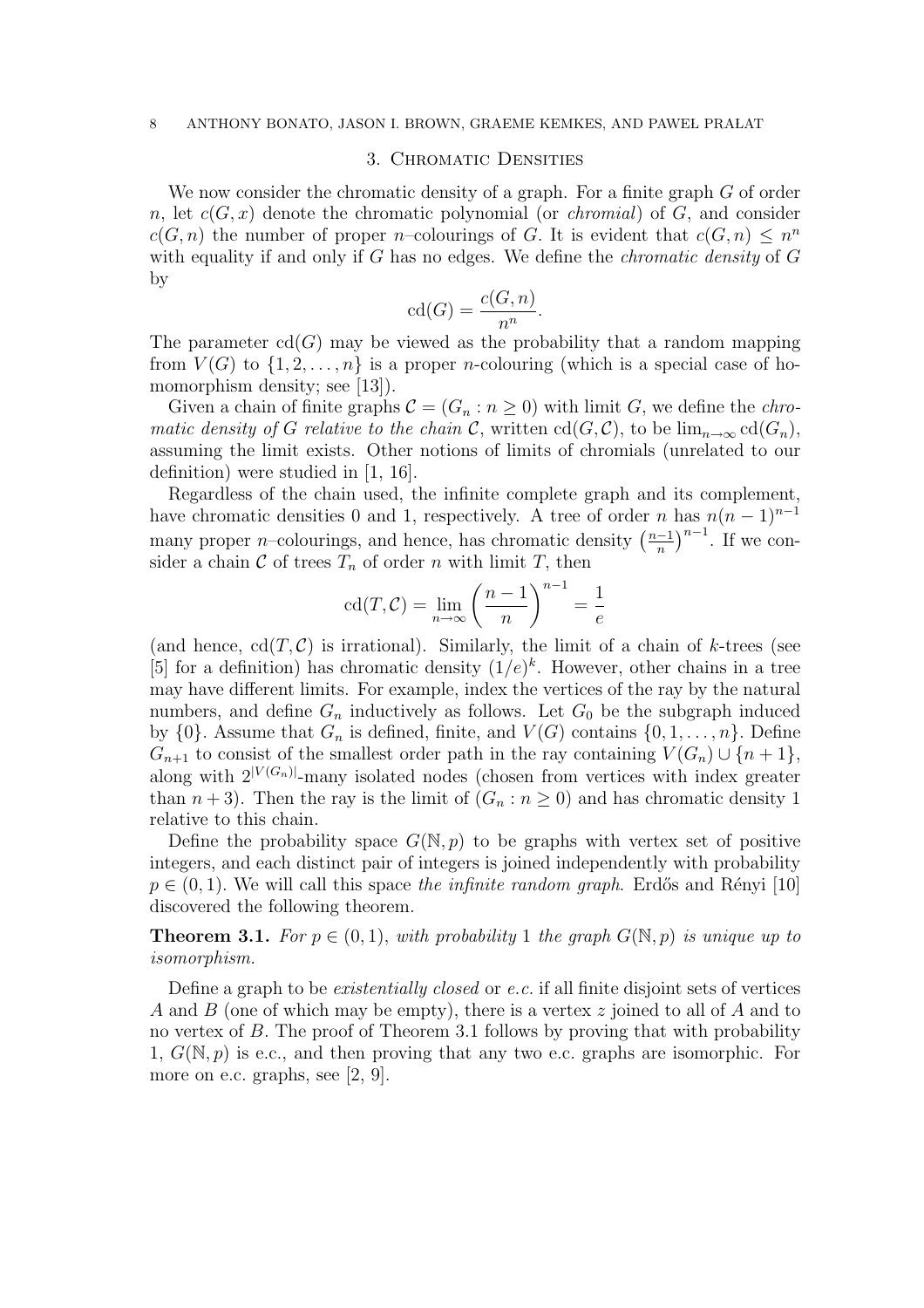The unique isomorphism type of the infinite random graph is written R. We exploit the following explicit representation of R as a limit graph. For a graph  $G$ , for each non-empty subset S of  $V(G)$ , add a new vertex joined to S and to no other vertices. The resulting graph contains  $G$  as an induced subgraph. We may iterate this process, to form a chain of graphs  $(G_n : n \geq 0)$  whose limit is e.c., and so is isomorphic to R. (Choose n large enough such that  $G_n$  contains both A and B. A vertex joined to A and not B may be found in  $G_{n+1}$ .

Our main theorem of this final section demonstrates that chromatic density depends heavily on the chain used. Unlike the results from Theorem 2.4, R realizes all real numbers in [0, 1] as a chromatic density.

**Theorem 3.2.** For all  $r \in [0, 1]$ , there is a chain  $\mathcal{C}_r = (R_n : n \geq 0)$  of finite graphs whose limit is R, with  $cd(R, C_r) = r$ .

In order to prove the result, we first prove a sequence of three lemmas. A vertex is universal if it is joined to all others.

**Lemma 3.3.** Given a graph G of order n, let  $G$ + be the graph formed by adding a universal vertex to G. If  $cd(G) = x$ , then

$$
cd(G+) = (1 + O(1/n))(x/e).
$$

Proof. We have that

$$
cd(G+) = \frac{(n+1)c(G,n)}{(n+1)^{n+1}}
$$
  
= 
$$
\frac{c(G,n)}{n^n} (1+1/n)^{-n}
$$
  
= 
$$
x \exp (1/n + O(1/n^2))^{-n}
$$
  
= 
$$
(x/e) \exp (-O(1/n))
$$
  
= 
$$
(1+O(1/n))(x/e).
$$

In particular, by adding  $k$  universal vertices in succession, we divide the chromatic density by a factor of  $e^{k}$  (with vanishing error term). Hence, we can make the chromatic density as close to 0 as we like.

**Lemma 3.4.** Form  $G(-m)$  by adding an independent set of cardinality m to a finite graph G of order n. If  $m \gg n$  (with both m and n tending to infinity), then  $cd(G(-m)) = 1 + o(1).$ 

Proof. We have that

$$
cd(G(-m)) = \frac{(m+n)^{m}c(G, n+m)}{(n+m)^{n+m}}
$$
  
\n
$$
\geq \frac{c(K_{n}, n+m)}{(m+n)^{n}}
$$
  
\n
$$
= \frac{(m+n)!/m!}{(m+n)^{n}}
$$
 (3.1)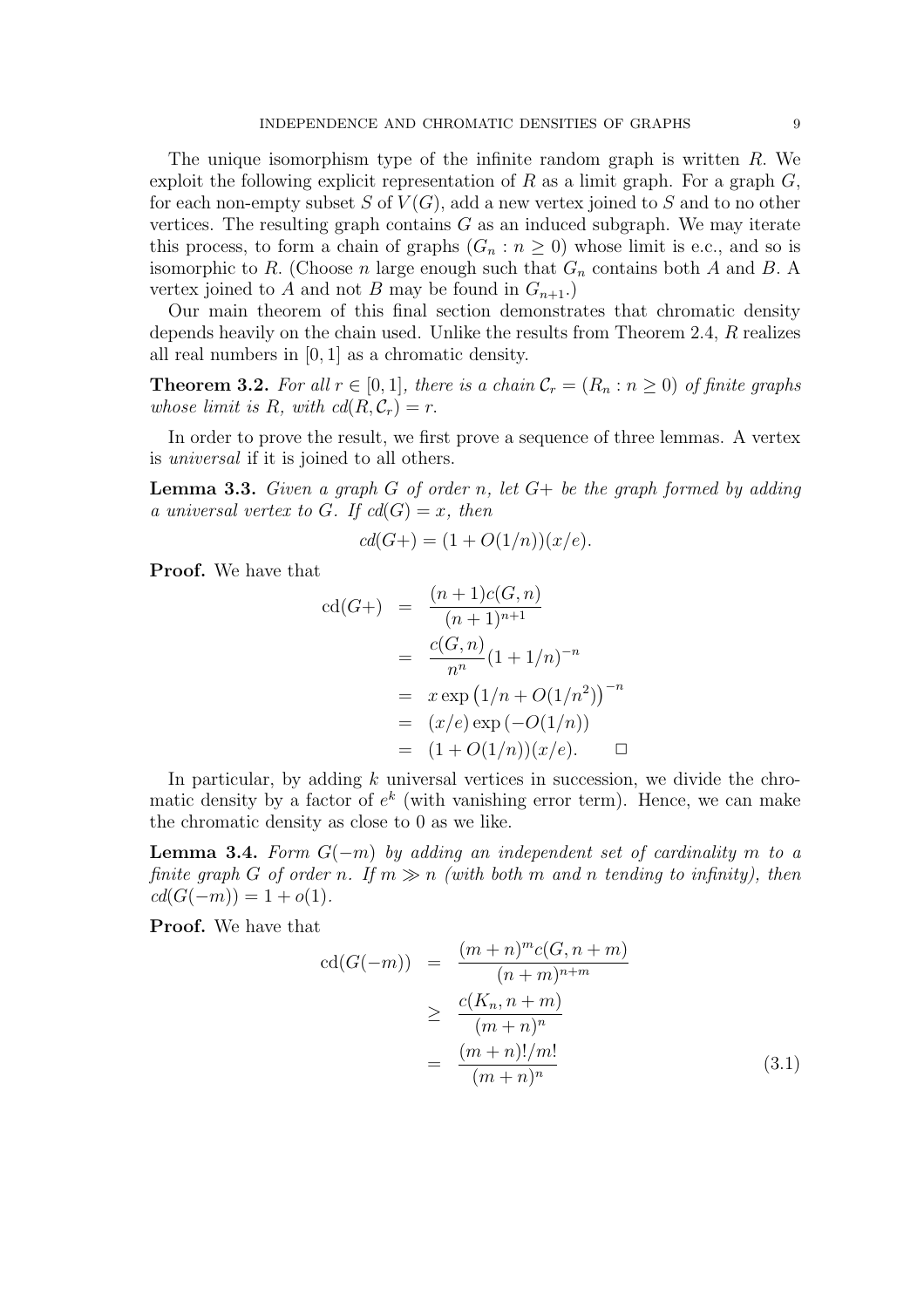Using Stirling's formula (that is,  $n! = (1+o(1))\sqrt{2\pi n} \left(\frac{n}{e}\right)$ e  $n^n$ ) twice,  $(3.1)$  is asymptotically equal to

$$
\left(\sqrt{1+n/m}\right)e^{-n}\left(\frac{m+n}{m}\right)^m = (1+o(1))e^{-n}\left(1+\frac{n}{m}\right)^m,
$$

which in turn is asymptotically equal to 1.  $\Box$ 

**Lemma 3.5.** Adding one edge  $e = uv$  to a finite graph G of order n does not change the chromatic density by more than  $1/n$ .

Proof. By the deletion-contraction rule for the chromial,  $\sim$   $\sim$   $\sim$   $\sim$   $\sim$ 

$$
\left| \frac{c(G,n)}{n^n} - \frac{c(G+uv,n)}{n^n} \right| = \frac{c(G/uv,n)}{n^n}
$$

$$
\leq \frac{n^{n-1}}{n^n}
$$

$$
= \frac{1}{n}.\quad \Box
$$

**Proof of Theorem 3.2.** Fix  $r \in [0, 1)$ . Let  $R_0 = K_1$ , and assume  $R_n$  is defined for  $n \geq 0$ . First, for each subset S of vertices of  $R_n$  add a vertex  $x_s$  joined only to the vertices of S; call the resulting graph  $G_n$ . Doing this for all S and for all  $n$  will ensure that the resulting limit graph is e.c., and so is isomorphic to  $R$ . We note that the graph  $G_n$  is an auxiliary step in the construction of  $R_{n+1}$ .

Now  $cd(G_n) = y$  for some rational y in  $(0, 1]$ . The idea for the remainder of the proof is to add an independent set to  $G_n$  giving a graph with chromatic density above r, and then add edges to bring the chromatic density to within distance  $1/n$ of r. Now, first form  $G_n(-m)$  from  $G_n$  for some large m so that  $cd(G_n(-m)) \geq r$ (using Lemma 3.4). By Lemma 3.5 adding an edge to  $G_n(-m)$  decreases the chromatic density by at most  $1/n$  (in fact, since  $n < |V(G_n)|$ , the chromatic density decreases by at most  $1/|V(G_n)| < 1/n$ . Lemma 3.3 implies that adding all edges will decrease the chromatic density by dividing by  $e^m$ , which we may make as close to 0 as we like by making m large enough. Hence, we may obtain a graph  $R_{n+1}$  by adding some (deterministic but unspecified) number of edges to  $G_n(-m)$  so that

$$
|cd(R_{n+1}) - r| \le 1/n.
$$

The limit of the chain  $C_r = (R_n : n \ge 1)$  is e.c. as we already made all extensions of  $R_n$  in the graph  $G_n$ , and  $R_n$  is an induced subgraph of  $R_{n+1}$ . Hence, the limit of the chain is indeed the infinite random graph R and  $\text{cd}(R, \mathcal{C}_r) = r$ .

In the case  $r = 1$ , proceed similarly as before. However, to form  $R_{n+1}$  in this case, take m large sufficiently large that  $\text{cd}(G_n(-m)) > 1 - 1/n$ .  $\Box$ 

# 4. Acknowledgements

The authors gratefully acknowledge support from NSERC, MITACS, Ryerson University, and West Virginia University.